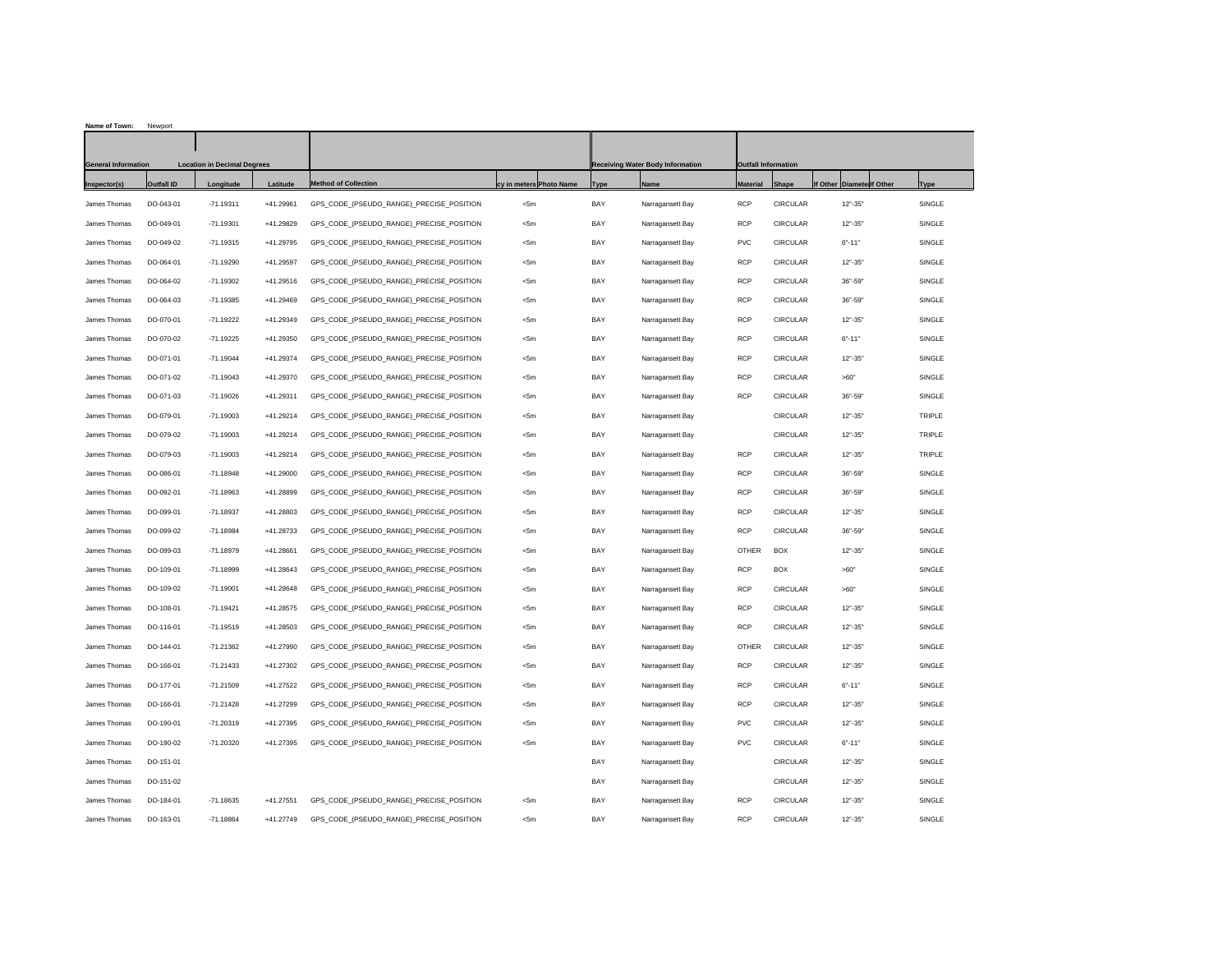| James Thomas | DO-164-01 | $-71.18628$ | +41.27868 | GPS CODE (PSEUDO RANGE) PRECISE POSITION | <5m  | BAY | Narragansett Bay | <b>RCP</b>   | <b>CIRCULAR</b> | $12" - 35"$ | SINGLE |
|--------------|-----------|-------------|-----------|------------------------------------------|------|-----|------------------|--------------|-----------------|-------------|--------|
| James Thomas | DO-152-01 | $-71.18713$ | +41.27954 | GPS CODE (PSEUDO RANGE) PRECISE POSITION | <5m  | BAY | Narragansett Bay | <b>RCP</b>   | <b>CIRCULAR</b> | $12" - 35"$ | SINGLE |
| James Thomas | DO-152-02 | $-71.18662$ | +41.27981 | GPS CODE (PSEUDO RANGE) PRECISE POSITION | <5m  | BAY | Narragansett Bay | <b>RCP</b>   | <b>CIRCULAR</b> | 36"-59"     | SINGLE |
| James Thomas | DO-152-03 | $-71.18604$ | +41.27972 | GPS CODE (PSEUDO RANGE) PRECISE POSITION | <5m  | BAY | Narragansett Bay | <b>RCP</b>   | <b>CIRCULAR</b> | $12" - 35"$ | SINGLE |
| James Thomas | DO-154-01 | $-71.18045$ | +41.28040 | GPS CODE (PSEUDO RANGE) PRECISE POSITION | <5m  | BAY | Narragansett Bay | <b>RCP</b>   | <b>BOX</b>      | 36"-59"     | SINGLE |
| James Thomas | DO-113-01 | $-71.17828$ | +41.28552 | GPS CODE (PSEUDO RANGE) PRECISE POSITION | < 5m | BAY | Narragansett Bay | <b>OTHER</b> | BOX             | 36"-59"     | SINGLE |
| James Thomas | DO-196-01 | $-71.17820$ | +41.28968 | GPS CODE (PSEUDO RANGE) PRECISE POSITION | < 5m | BAY | Narragansett Bay | <b>OTHER</b> | <b>CIRCULAR</b> | $12" - 35"$ | SINGLE |
| James Thomas | DO-083-01 | $-71.17786$ | +41.29203 | GPS CODE (PSEUDO RANGE) PRECISE POSITION | <5m  | BAY | Narragansett Bay | <b>RCP</b>   | <b>CIRCULAR</b> | $12" - 35"$ | SINGLE |
| James Thomas | DO-083-02 | $-71.17820$ | +41.29229 | GPS_CODE_(PSEUDO_RANGE)_PRECISE_POSITION | <5m  | BAY | Narragansett Bay | <b>RCP</b>   | <b>CIRCULAR</b> | $12" - 35"$ | SINGLE |
| James Thomas | DO-083-03 | $-71.17844$ | +41.29278 | GPS CODE (PSEUDO RANGE) PRECISE POSITION | <5m  | BAY | Narragansett Bay | <b>RCP</b>   | <b>CIRCULAR</b> | $12" - 35"$ | SINGLE |
| James Thomas | DO-075-01 | $-71.17860$ | +41.29315 | GPS CODE (PSEUDO RANGE) PRECISE POSITION | <5m  | BAY | Narragansett Bay | <b>RCP</b>   | <b>CIRCULAR</b> | $12" - 35"$ | SINGLE |
| James Thomas | DO-075-02 | $-71.17909$ | +41.29440 | GPS CODE (PSEUDO RANGE) PRECISE POSITION | <5m  | BAY | Narragansett Bay | <b>RCP</b>   | <b>CIRCULAR</b> | $12" - 35"$ | SINGLE |
| James Thomas | DO-068-01 | $-71.17936$ | +41.29555 | GPS CODE (PSEUDO RANGE) PRECISE POSITION | <5m  | BAY | Narragansett Bay | <b>RCP</b>   | <b>CIRCULAR</b> | $12" - 35"$ | SINGLE |
| James Thomas | DO-060-01 | $-71.17955$ | +41.29641 | GPS CODE (PSEUDO RANGE) PRECISE POSITION | <5m  | BAY | Narragansett Bay | <b>RCP</b>   | <b>CIRCULAR</b> | 36"-59"     | SINGLE |
| James Thomas | DO-060-02 | $-71.17950$ | +41.29644 | GPS CODE (PSEUDO RANGE) PRECISE POSITION | <5m  | BAY | Narragansett Bay | <b>RCP</b>   | <b>CIRCULAR</b> | $12" - 35'$ | SINGLE |
| James Thomas | DO-060-03 | $-71.17951$ | +41.29644 | GPS CODE (PSEUDO RANGE) PRECISE POSITION | <5m  | BAY | Narragansett Bay | <b>RCP</b>   | <b>CIRCULAR</b> | $12" - 35"$ | SINGLE |
| James Thomas | DO-060-04 | $-71.17952$ | +41.29644 | GPS CODE (PSEUDO RANGE) PRECISE POSITION | <5m  | BAY | Narragansett Bay | <b>RCP</b>   | <b>CIRCULAR</b> | $12" - 35"$ | SINGLE |
| James Thomas | DO-061-01 | $-71.17893$ | +41.29648 | GPS CODE (PSEUDO RANGE) PRECISE POSITION | <5m  | BAY | Narragansett Bay | <b>RCP</b>   | <b>CIRCULAR</b> | $12" - 35"$ | SINGLE |
| James Thomas | DO-061-02 | $-71.17850$ | +41.29653 | GPS CODE (PSEUDO RANGE) PRECISE POSITION | <5m  | BAY | Narragansett Bay | <b>RCP</b>   | <b>CIRCULAR</b> | $12" - 35"$ | SINGLE |
| James Thomas | DO-061-03 | $-71.17808$ | +41.29655 | GPS_CODE_(PSEUDO_RANGE)_PRECISE_POSITION | <5m  | BAY | Narragansett Bay | <b>RCP</b>   | <b>CIRCULAR</b> | $12" - 35"$ | SINGLE |
| James Thomas | DO-062-01 |             |           |                                          |      |     |                  |              | <b>CIRCULAR</b> |             |        |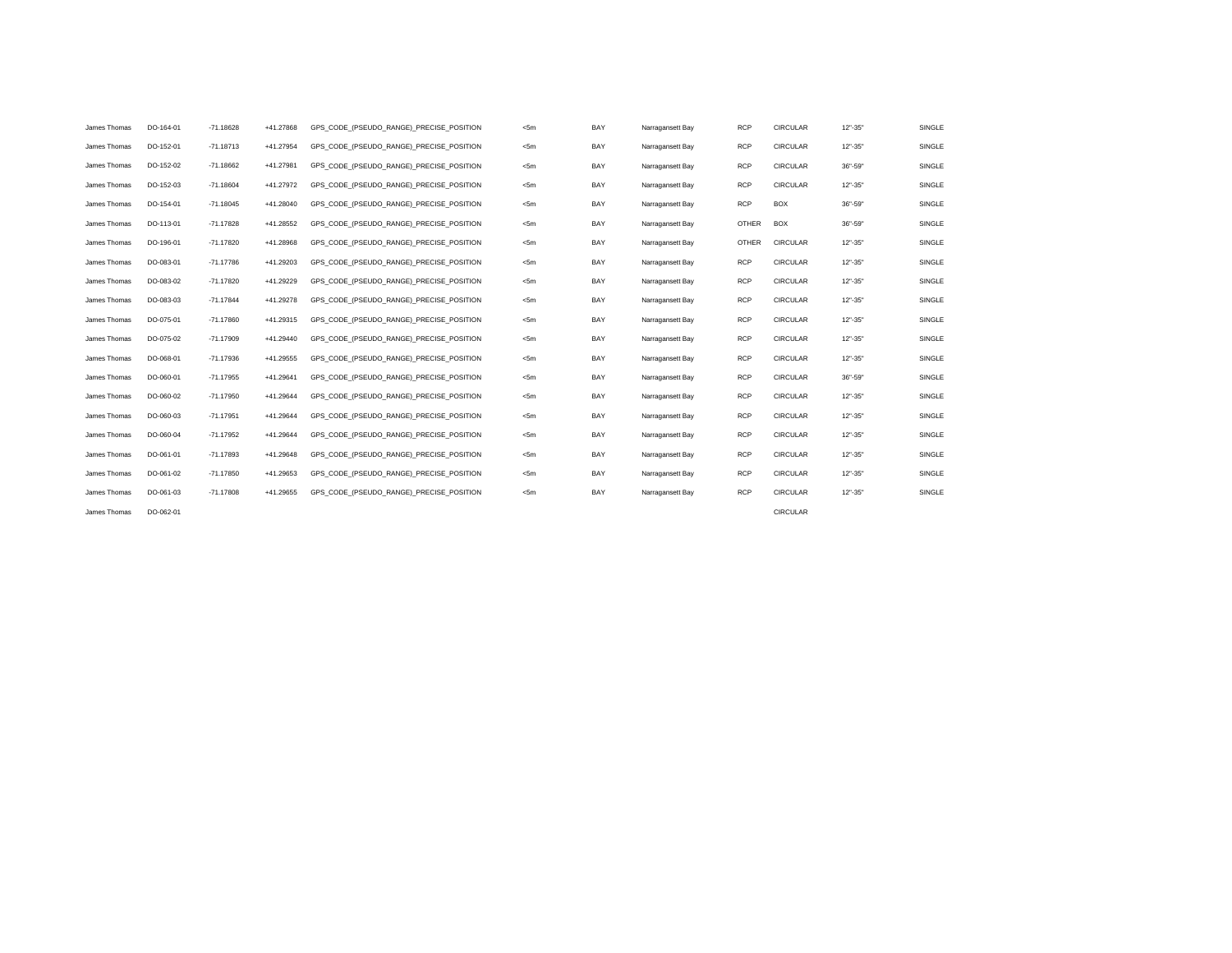| Name of Town:                             |      | Newport Dry Weather Sampling Results |              |                                        |                                        |  |  |  |  |  |  |
|-------------------------------------------|------|--------------------------------------|--------------|----------------------------------------|----------------------------------------|--|--|--|--|--|--|
| <b>Illicit Discharge Flow Measurement</b> |      |                                      |              |                                        |                                        |  |  |  |  |  |  |
| Outfall ID                                | Date | Time                                 | Inspector(s) | <b>Width of Water</b><br>Surface(feet) | <b>Approx Depth</b><br>of Water (feet) |  |  |  |  |  |  |
| DO-079-02                                 |      | 9/19/2006 12:30p.m.                  | James Thomas | 0.5                                    | 0.125                                  |  |  |  |  |  |  |
| DO-079-03                                 |      | 9/19/2006 12:30p.m.                  | James Thomas | 0.5                                    | 0.25                                   |  |  |  |  |  |  |
| DO-109-01                                 |      | 9/19/2006 12:05p.m.                  | James Thomas | 30                                     | 0125                                   |  |  |  |  |  |  |
| DO-113-01                                 |      | 9/19/2006 10:57p.m.                  | James Thomas |                                        |                                        |  |  |  |  |  |  |
| DO-154-01                                 |      | 9/19/2006 11:25p.m.                  | James Thomas | 5                                      | 250                                    |  |  |  |  |  |  |
| DO-043-01                                 |      | 8/24/2007 10:19a m                   | James Thomas | 83                                     | 17                                     |  |  |  |  |  |  |
| $DO-079-1$                                |      | 8/24/2007 10:51a m                   | James Thomas | 1 <sub>0</sub>                         | -5                                     |  |  |  |  |  |  |
| DO-079-2                                  |      | 8/24/2007 10:52a m                   | James Thomas | 15                                     | 08                                     |  |  |  |  |  |  |
| DO-079-3                                  |      | 8/24/2007 10:53a.m.                  | James Thomas | 25                                     | 15                                     |  |  |  |  |  |  |
| DO-092-01                                 |      | 8/24/2007 11:28a m                   | James Thomas | 2.5                                    | 1.67                                   |  |  |  |  |  |  |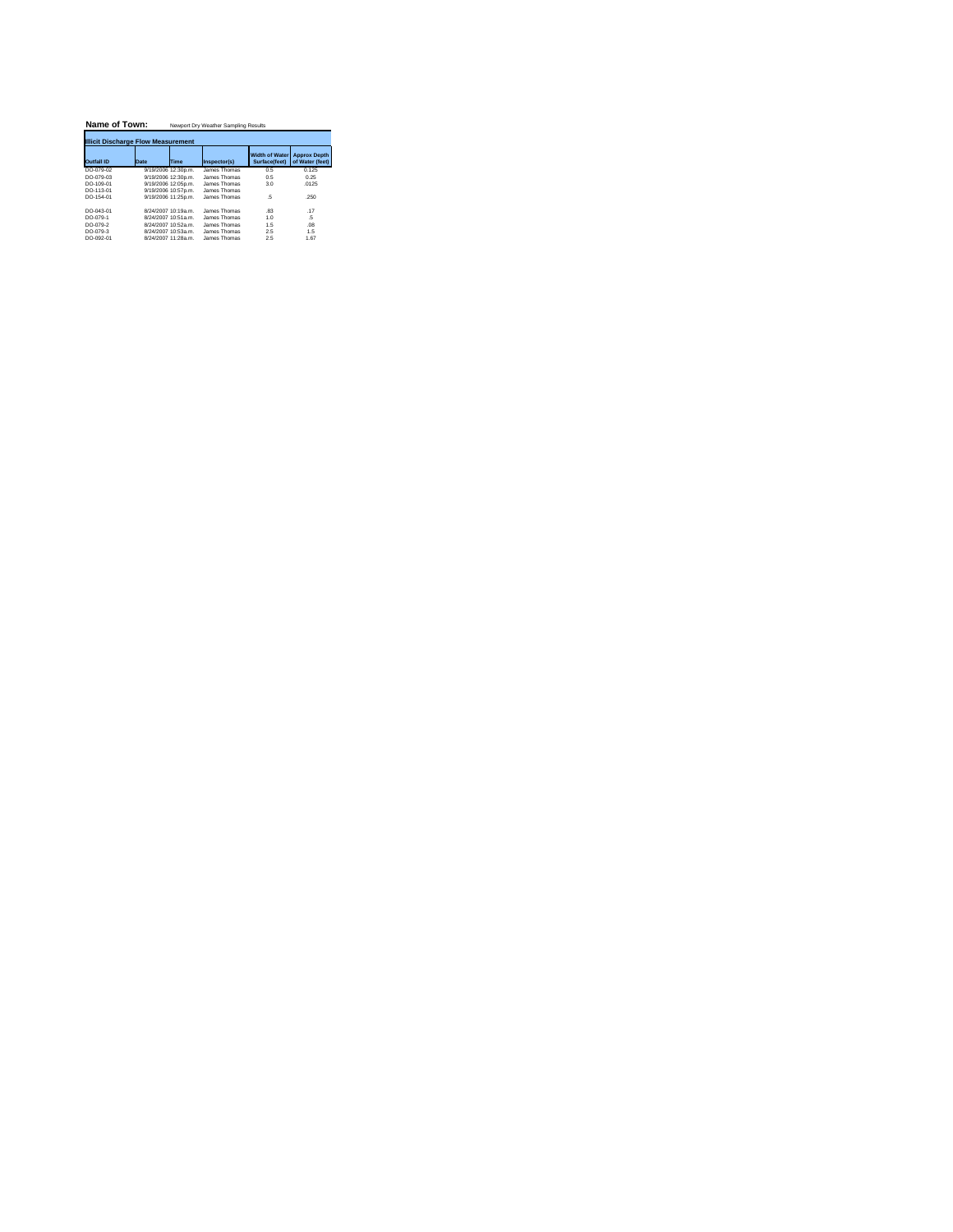|                       | <b>Visual Observation</b>     |          |              |          |             |          |             |          |             |          |                |                      | <b>Field Analysis</b> |                |                            |      |              |                 |            |
|-----------------------|-------------------------------|----------|--------------|----------|-------------|----------|-------------|----------|-------------|----------|----------------|----------------------|-----------------------|----------------|----------------------------|------|--------------|-----------------|------------|
| <b>Approx Flow</b>    | Immediate<br>Surrounding Land |          |              |          |             |          |             |          |             |          |                | Vegetation/<br>Algae |                       |                |                            |      |              |                 |            |
| Velocity (ft/sec) Use |                               | If Other | <b>Odor</b>  | If Other | Color       | If Other | Floatables  | If Other | Staining    | If Other | <b>Clarity</b> | Growth               | Sedimentation         |                | Scouring Water Temp. Units | loH  | Conductivity | <b>Bacteria</b> | Units      |
| 2gpm                  | OTHER                         | Comm/Mun | <b>NONE</b>  |          | <b>NONE</b> |          | <b>NONE</b> |          | <b>NONE</b> |          | <b>NONE</b>    | NORMAL               | N <sub>C</sub>        | NO.            | 24 C                       | 6.69 | 59.1         | 900             | <b>MPN</b> |
| 10gpm                 | OTHER                         | Comm/Res | <b>NONE</b>  |          | <b>NONE</b> |          | <b>NONE</b> |          | <b>NONE</b> |          | <b>NONE</b>    | NORMAL               | N <sub>O</sub>        | N <sub>O</sub> | 23.6 C                     | 6.64 | 11.82        | $^{2}$          | <b>MPN</b> |
| 30gpm                 | <b>RESIDENTIAL</b>            |          | <b>NONE</b>  |          | <b>NONE</b> |          | <b>NONE</b> |          | <b>NONE</b> |          | <b>NONE</b>    | <b>NONE</b>          | <b>YES</b>            | N <sub>O</sub> | 23.4 C                     | 6.4  | 70           | 1600            | <b>MPN</b> |
| 30gpm                 | <b>RESIDENTIAL</b>            |          | <b>NONE</b>  |          | <b>NONE</b> |          | <b>NONE</b> |          | <b>NONE</b> |          | NONE           | NORMAL               | NO <sub>1</sub>       | N <sub>O</sub> | 20.2 C                     | 6.09 | 1227         | 500             | <b>MPN</b> |
| 5gpm                  | <b>RESIDENTIAL</b>            |          | <b>OTHER</b> | Seaweed  | <b>NONE</b> |          | <b>NONE</b> |          | NONE        |          | <b>NONE</b>    | <b>NORMAL</b>        | N <sub>C</sub>        | NO             | 21.3 C                     | 6.75 | 1214         | >1600           | <b>MPN</b> |
| 1gpm                  | <b>RESIDENTIAL</b>            |          | <b>NONE</b>  |          | <b>NONE</b> |          | <b>NONE</b> |          | <b>NONE</b> |          | <b>NONE</b>    | <b>NONE</b>          | <b>YES</b>            | N <sub>O</sub> | 22.7 C                     | 6.33 | 1867         | 500             | <b>MPN</b> |
| 5gpm                  | OTHER                         | Comm/Res | <b>NONE</b>  |          | <b>NONE</b> |          | <b>NONE</b> |          | <b>NONE</b> |          | <b>NONE</b>    | <b>NONE</b>          | N <sub>O</sub>        | NO             | 23.1 C                     | 6.74 | 876          | >16.000         | <b>MPN</b> |
| 7gpm                  | OTHER                         | Comm/Res | <b>NONE</b>  |          | <b>NONE</b> |          | <b>NONE</b> |          | <b>NONE</b> |          | OTHER          | <b>NONE</b>          | N <sub>C</sub>        | NO             | 23.3 C                     | 7.19 | 2451         | >1600           | <b>MPN</b> |
| 10gpm                 | OTHER                         | Comm/Res | <b>NONE</b>  |          | <b>NONE</b> |          | <b>NONE</b> |          | <b>NONE</b> |          | NONE           | <b>NONE</b>          | N <sub>O</sub>        | NO             | 24.4 C                     | 7.04 | 837          |                 | <b>MPN</b> |
| 1gpm                  | OTHER                         | Comm/Res | <b>NONE</b>  |          | <b>NONE</b> |          | <b>NONE</b> |          | <b>NONE</b> |          | <b>NONE</b>    | <b>NONE</b>          | <b>YES</b>            | <b>YES</b>     | 22.2 C                     | 6.77 | 19.14        | >1600           | <b>MPN</b> |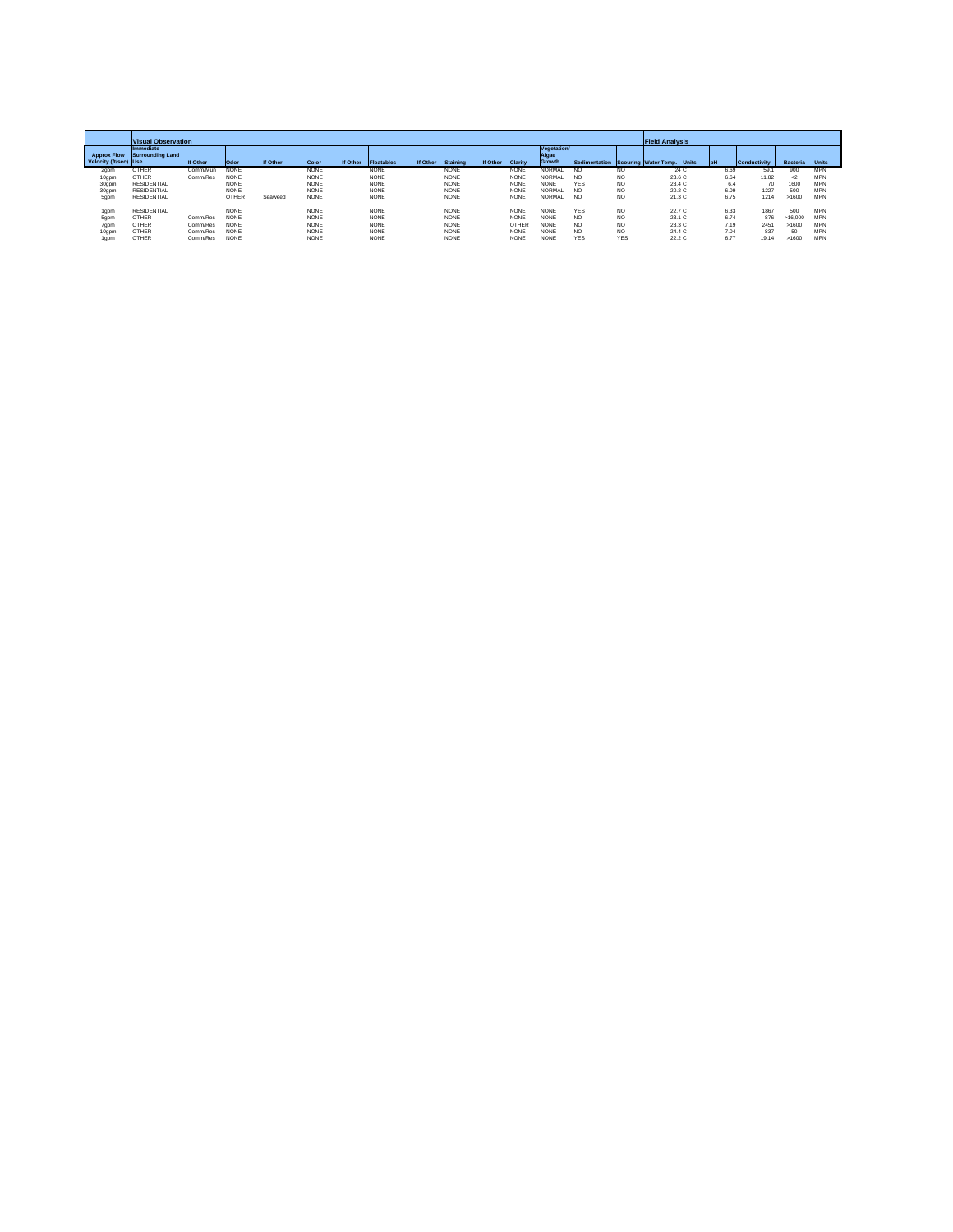| <b>Receiving Water Type</b> | <b>Outfall Diameter</b> | <b>Outfall Material</b> | <b>Outfall Shape</b> | <b>Outfall Type</b> | Flow?      | <b>Flow Type</b> |
|-----------------------------|-------------------------|-------------------------|----------------------|---------------------|------------|------------------|
| LAKE/POND                   | $<$ 6"                  | <b>CMP</b>              | <b>BOX</b>           | SINGLE              | <b>YES</b> | <b>DRIP</b>      |
| RIVER/STREAM                | $6" - 11"$              | <b>HDPE</b>             | <b>CIRCULAR</b>      | <b>DOUBLE</b>       | <b>NO</b>  | <b>TRICKLE</b>   |
| FRESHWATER_WETLAND          | $12" - 35"$             | <b>PVC</b>              | <b>ELIPTICAL</b>     | <b>TRIPLE</b>       |            | <b>MODERATE</b>  |
| SALT_MARSH                  | 36"-59"                 | <b>RCP</b>              | <b>TRAPEZIOD</b>     | <b>OTHER</b>        |            | SUBSTANTIAL      |
| BAY                         | >60"                    | <b>STEEL</b>            | PARABOLIC            |                     |            |                  |
|                             |                         | <b>CONCRETE</b>         | <b>OTHER</b>         |                     |            |                  |
|                             |                         | <b>EARTHEN</b>          |                      |                     |            |                  |
|                             |                         | RIP-RAP                 |                      |                     |            |                  |
|                             |                         | <b>OTHER</b>            |                      |                     |            |                  |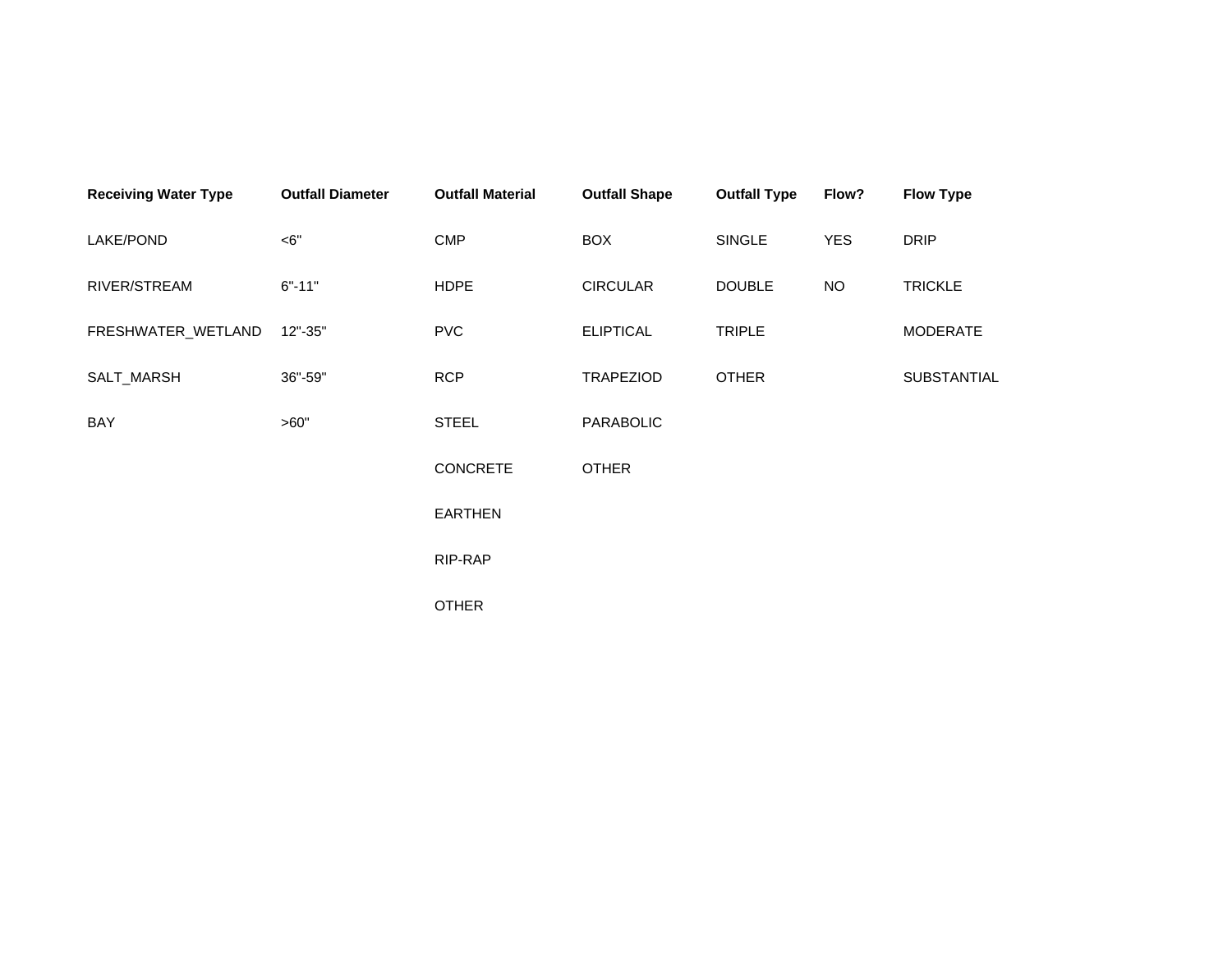| 111111<br><b>Surrounding Land</b><br><b>Use</b> | Odor               | <b>Color</b>  | <b>Floatables</b>   | <b>Staining</b> | <b>Clarity</b> | <b>Vegetation/Algae</b><br>Growth: | <b>Sedimentation</b> |
|-------------------------------------------------|--------------------|---------------|---------------------|-----------------|----------------|------------------------------------|----------------------|
| <b>INDUSTRIAL</b>                               | <b>NONE</b>        | <b>NONE</b>   | <b>NONE</b>         | <b>NONE</b>     | <b>NONE</b>    | <b>NONE</b>                        | <b>YES</b>           |
| <b>COMMERCIAL</b>                               | <b>SEWAGE</b>      | <b>RED</b>    | SEWAGE/TOILET PAPER | <b>BLACK</b>    | <b>BLACK</b>   | <b>NORMAL</b>                      | <b>NO</b>            |
| <b>RESIDENTIAL</b>                              | <b>ROTTEN EGGS</b> | <b>YELLOW</b> | OIL SHEEN           | <b>BROWN</b>    | <b>BROWN</b>   | <b>EXCESSIVE</b>                   |                      |
| <b>MUNICIPAL</b>                                | OIL/GAS            | <b>BROWN</b>  | SOAP_SUDS           | <b>YELLOW</b>   | <b>YELLOW</b>  | <b>INHIBITED</b>                   |                      |
| <b>OPEN SPACE</b>                               | LAUNDRY            | <b>GREEN</b>  | <b>OTHER</b>        | <b>WHITE</b>    | <b>WHITE</b>   |                                    |                      |
| <b>UNKNOWN</b>                                  | <b>OTHER</b>       | <b>GREY</b>   |                     | <b>OTHER</b>    | <b>OTHER</b>   |                                    |                      |
| <b>OTHER</b>                                    |                    | <b>OTHER</b>  |                     |                 |                |                                    |                      |